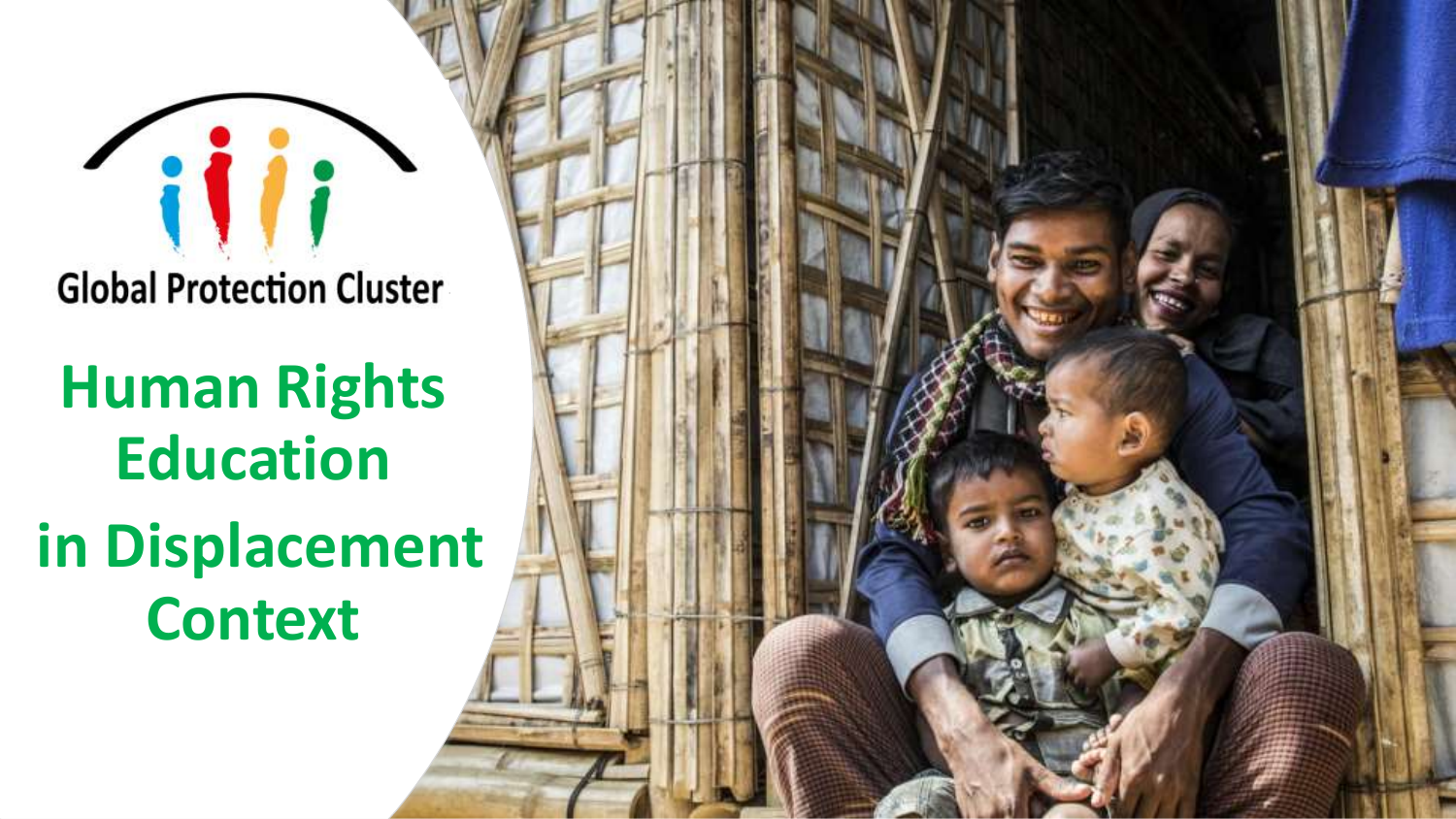

#### **GROUND RULES FOR THIS WEBINAR**









THE WEBINAR WILL

LAST FOR 2H

PARTICIPATE – RAISE YOUR HAND, CHAT

MUTE YOUR MICROPHONE WHEN YOU ARE NOT SPEAKING

SHARE YOUR COMMENTS, OBSERVATIONS AND QUESTIONS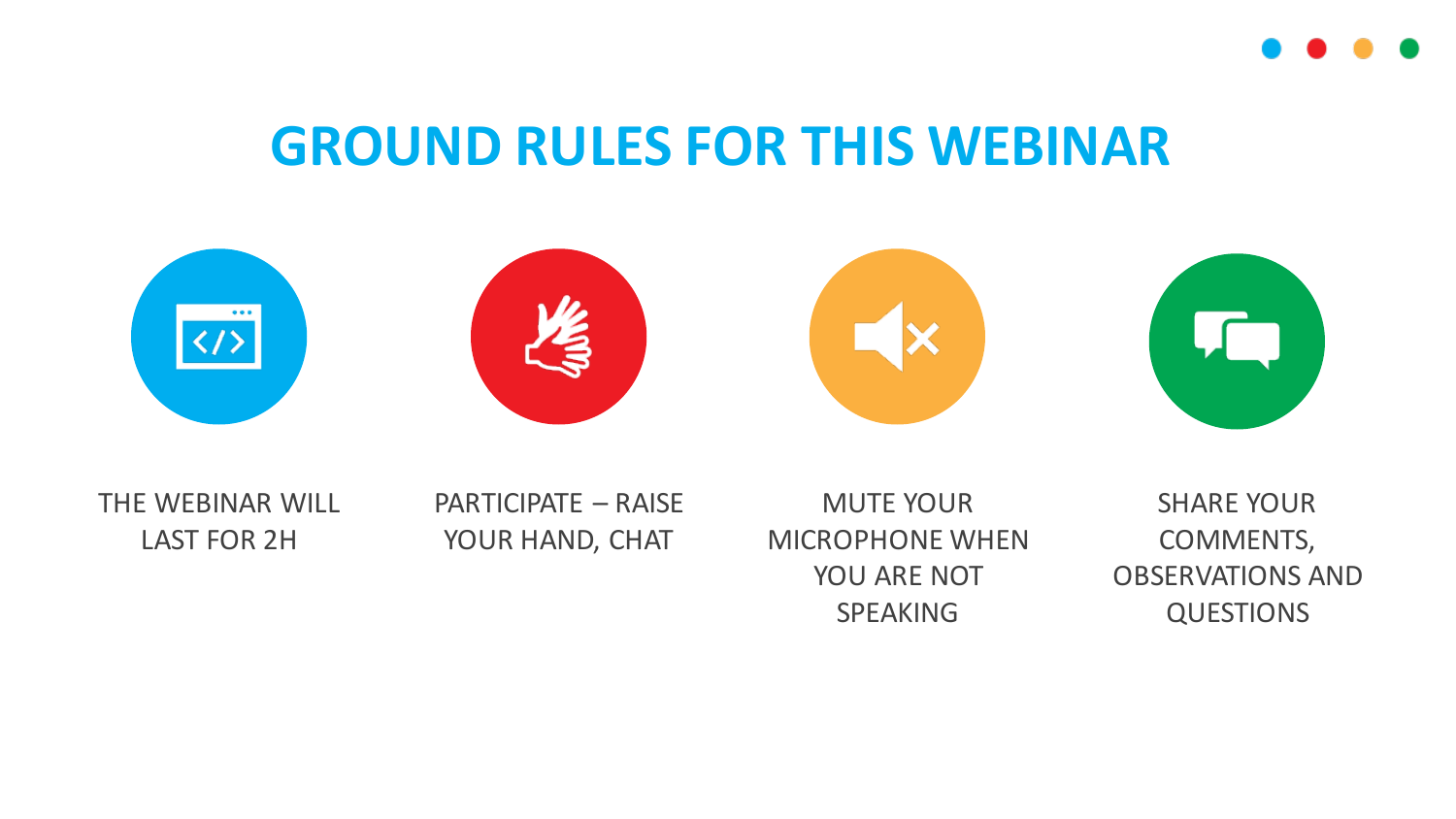#### **OUTLINE OF THE SESSION**

- ➢ What is Human Rights Education (HRE)?
- $\triangleright$  Main legal framework
- $\triangleright$  Why is HRE important in displacement context?
- $\triangleright$  Why is HRE key for protection clusters' work?
- ➢ Practical examples
- $\triangleright$  How can PCs engage with HRE?
- ➢ Exercises
- ➢ Relevant resources on HRE
- ➢ Online tools

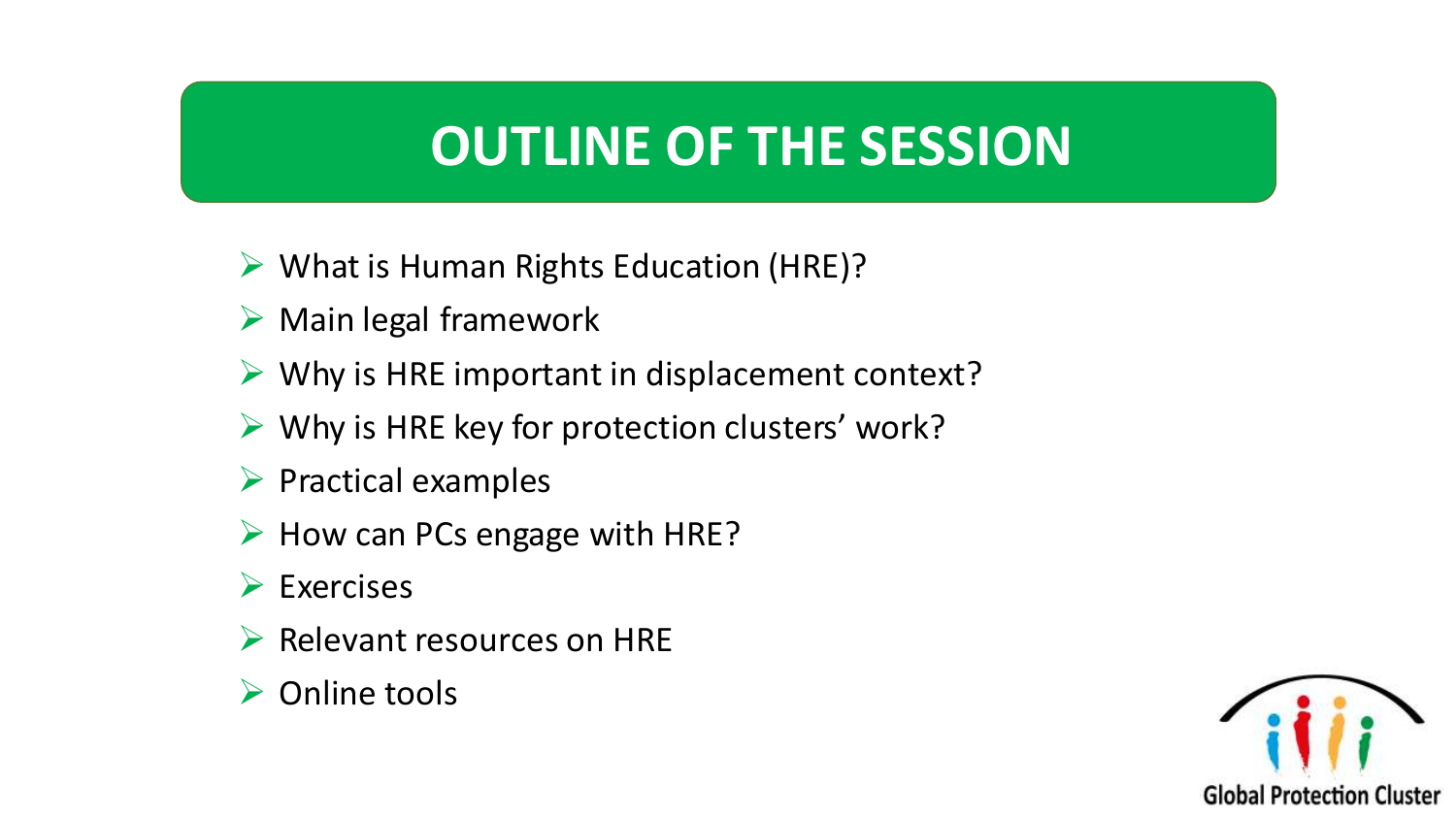

## **OBJECTIVES OF THE MODULE**

- ➢ Introduce Human Rights Education (HRE) as a key tool in the context of displacement.
- $\triangleright$  Discuss concrete ways on how HRE is effective for the protection of internally displaced persons (IDPs).
- Share examples with the Protection Clusters (PC) on how to use HRE in their work.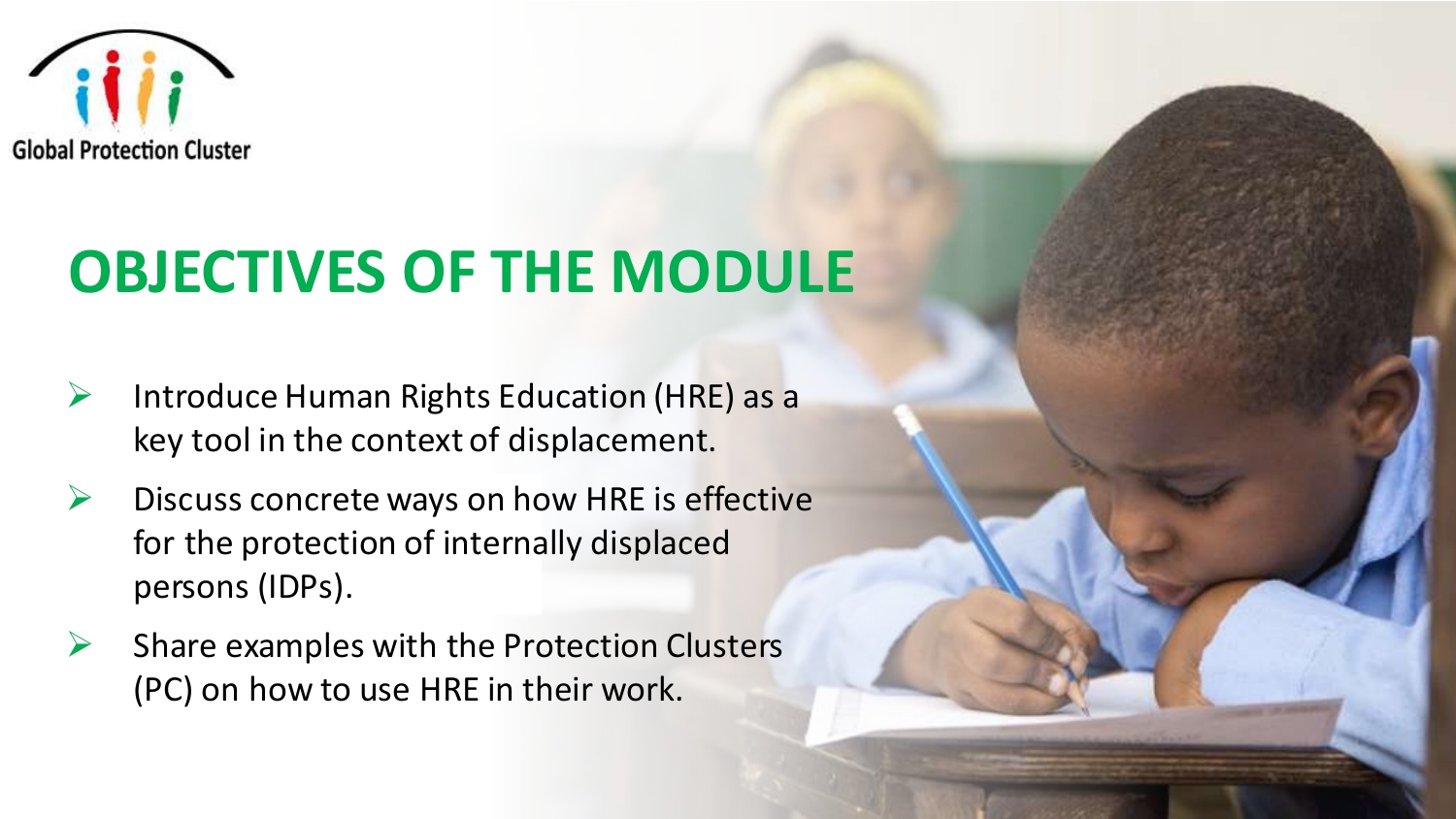

## **WHAT IS HUMAN RIGHTS EDUCATION?**

Human Rights Education promotes values, beliefs and attitudes that encourage all individuals to understand and uphold their own rights and those of others. It contributes to ensuring that the rights of all persons are valued, respected and protected.

(United Nations Declaration on HRET 2011)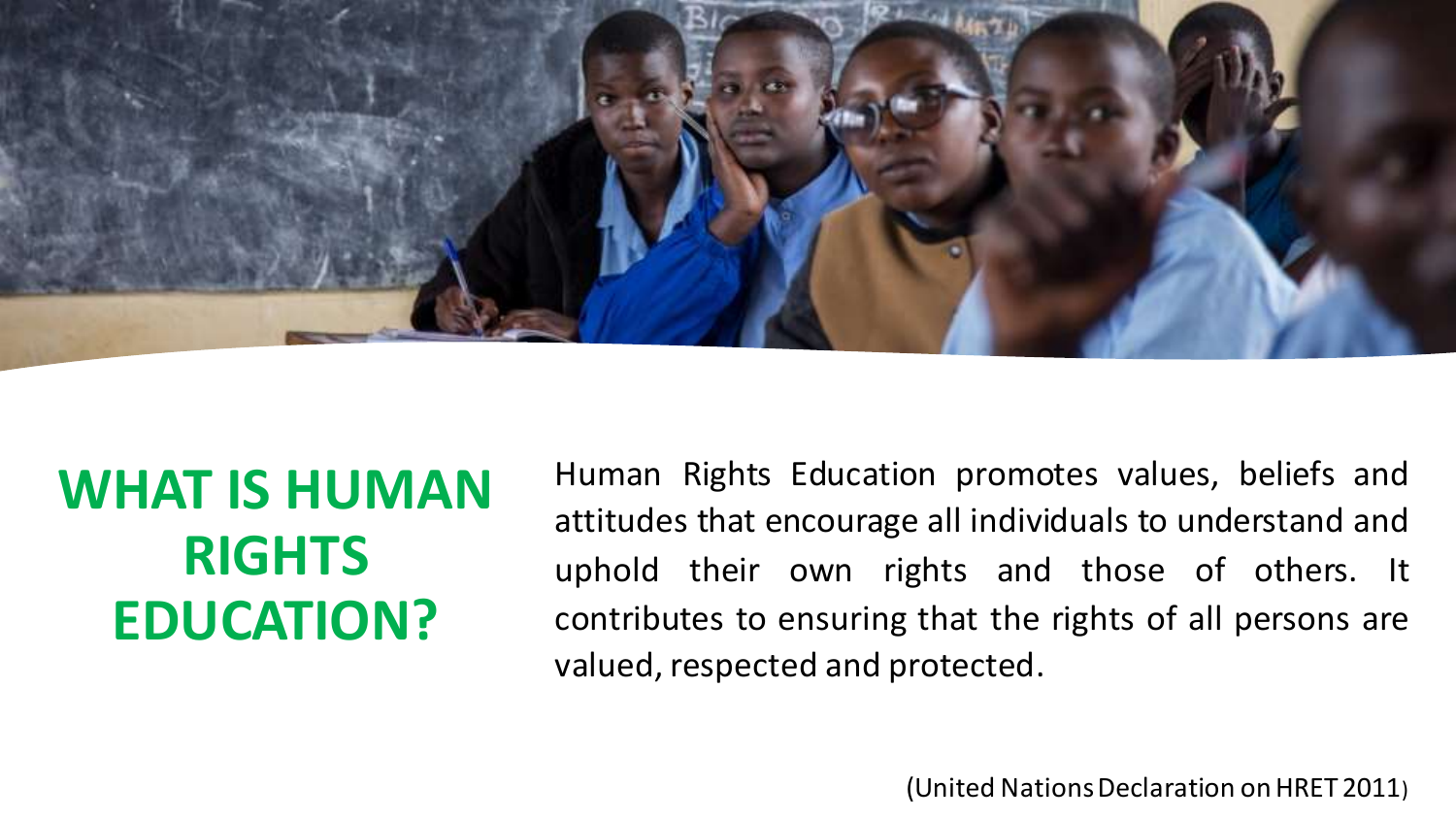

## **HUMAN RIGHTS EDUCATIONS INCLUDES**



(a) Education *about* human rights, which includes providing knowledge and understanding of human rights norms and principles, the values that underpin them and the mechanisms for their protection;



(b) Education *through* human rights, which includes learning and teaching in a way that respects the rights of both educators and learners;



(c) Education *for* human rights, which includes empowering persons to enjoy and exercise their rights and to respect and uphold the rights of others.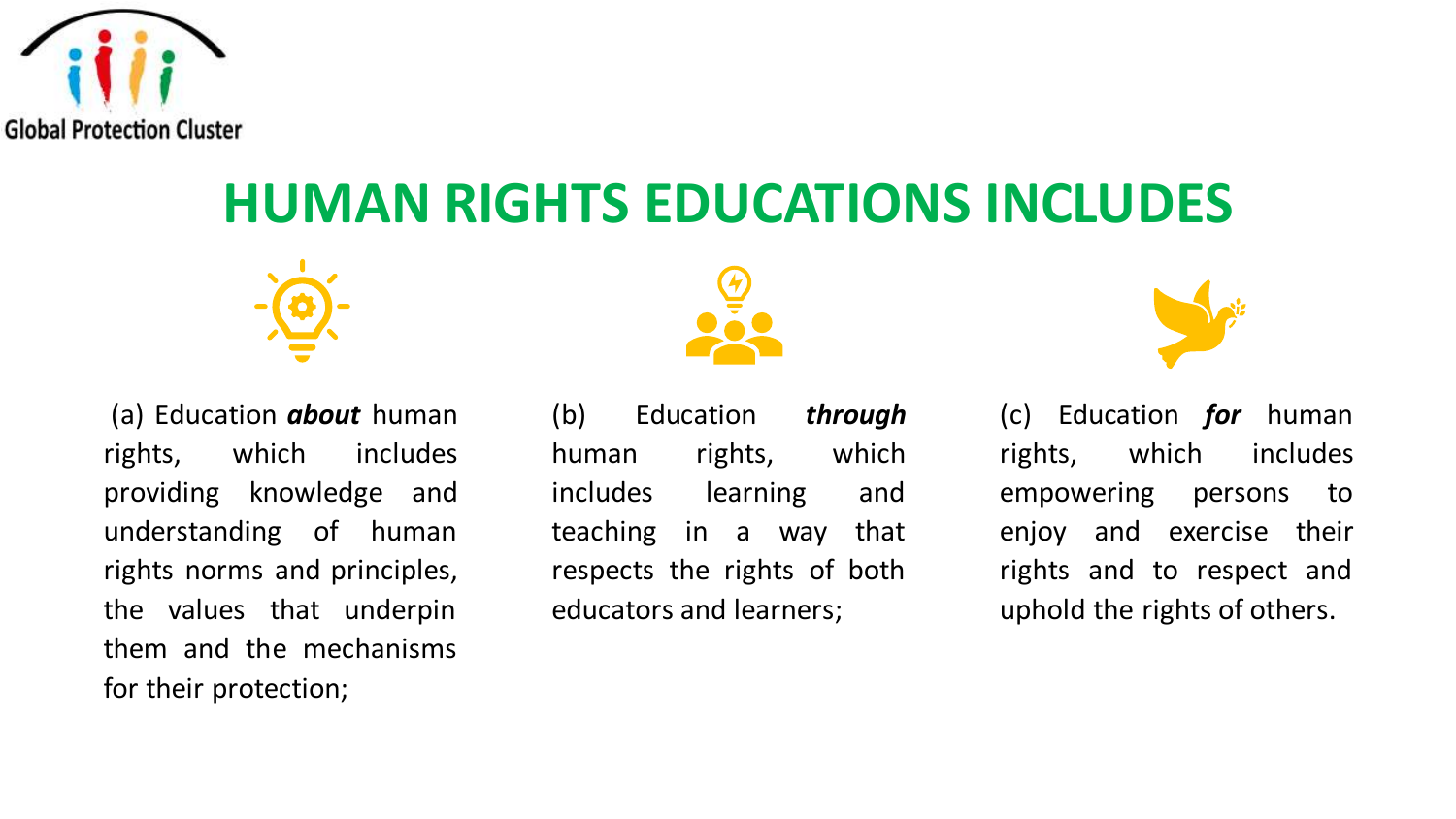## **MAIN LEGAL FRAMEWORK:**

- Article 26.2 Universal Declaration on Human Rights (1948).
- UN Covenant on [Economic,](about:blank) Social and Cultural Rights (UN, 1966) and the UN [Convention](about:blank) on the Rights of the Child (UN, 1989) 'education should develop respect for human rights and fundamentalfreedoms.'
- ❑ UN Decade for Human Rights Education [\(1994-2004\).](about:blank)
- ❑ World [Programme](about:blank#:~:text=On%2010%20December%202004%2C%20the%20General%20Assembly%20of,the%20General%20Assembly%E2%80%99s%20resolution%2059%2F113%20%2810%20December%202004%29.) on Human Rights Education (2005 ongoing).
- The Plan of Action of the fourth phase (2020-2024) of the World Programme on HRE which focuses on youth includes as one of its objectives 'expand human rights education for, with and by youth in formal and nonformal education and, indirectly, informal learning, prioritizing young people in situations of exclusion or vulnerability; (…) This includes *asylum seekers,refugees and internally displaced persons, and returnees*.'
- United Nations Declaration on Human Rights Education and Training (2011-2021).

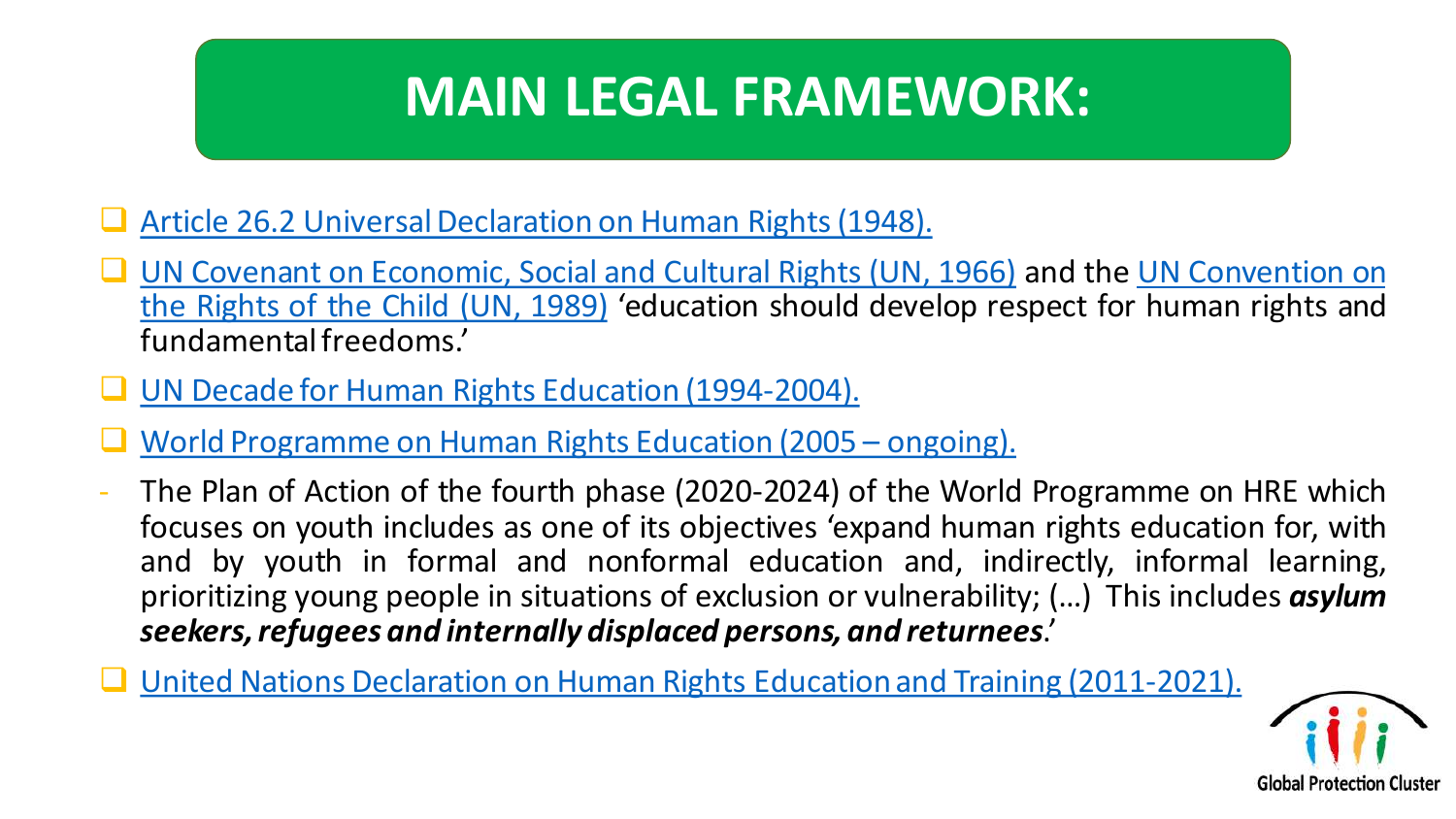

#### **WHY HUMAN RIGHTS EDUCATION IS IMPORTANT IN DISPLACEMENT CONTEXT?**

- It is a key tool to enhance protection of human rights of affected populations
- It can address and tackle racism and discrimination that can be a cause of displacement and affects IDPs.



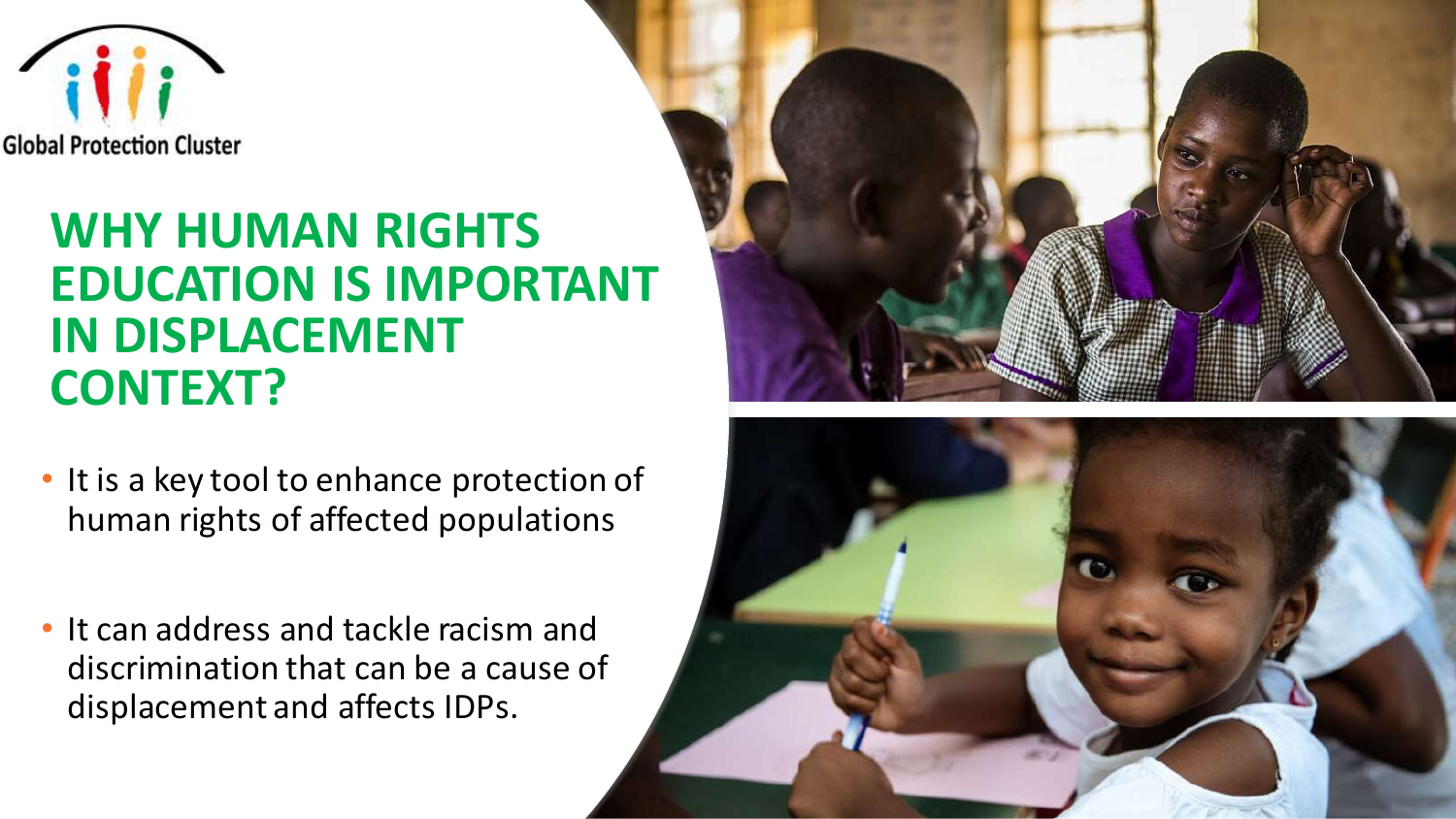## **HRE CAN EMPOWER**

**Humanitarian actors** to adopt a human rights-based approach to their work, protect human rights and encourage duty-bearers to meet their obligations. HRE in this sense includes training programs for humanitarian actors on human rights standards, mechanisms and engagement.





**Rights-holders**, especially populations in situations of vulnerability, to claim and realize their rights and engage in relevant decisionmaking processes. Everyone has the right to know, seek and receive information about all human rights and fundamental freedoms and has the right to human rights education and information.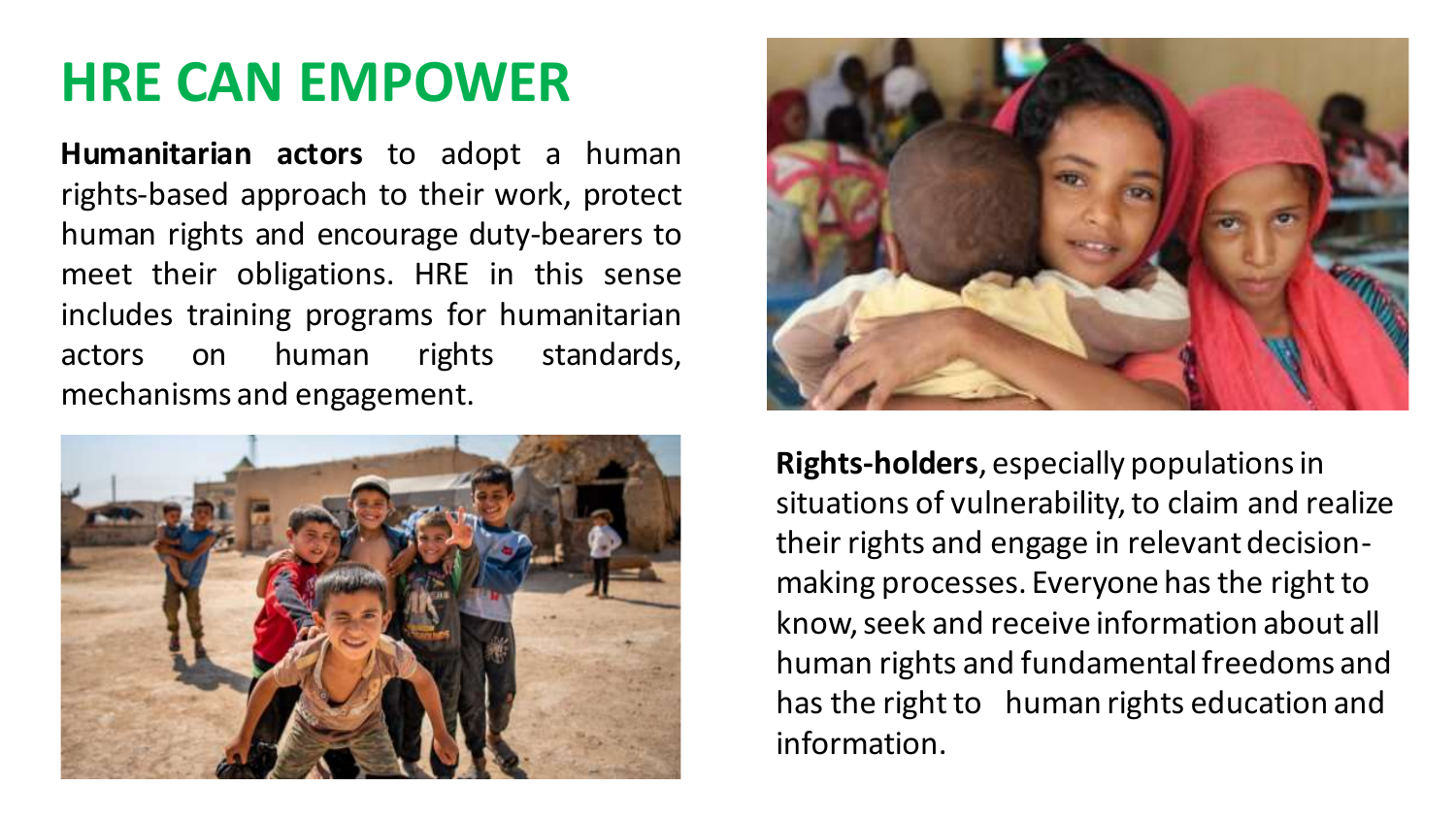#### **PRACTICAL EXAMPLES**

- ❑ **Commission on Human Rights – Republic of the Philippines** The goal is to empower IDPs by ensuring they have knowledge about their rights. The strategy includes creating community-based networks, coordinating with IDP leaders and integrating different human rights topics. It also includes education on referral pathways for human rights violations. NHRI\2021-12-13 APF-UNHCRWebinar - CCCHP HRE.pptx
- ❑ **National Human Rights Institution Iraq** [https://www.nihriq.org/?page\\_id=660](about:blank) and [https://www.edu-links.org/sites/default/files/media/file/Topic-Guide-on-Education](https://www.edu-links.org/sites/default/files/media/file/Topic-Guide-on-Education-for-Refugees-and-IDPs-in-Low-and-Middle-Income-Countries.pdf)for-Refugees-and-IDPs-in-Low-and-Middle-Income-Countries.pdf

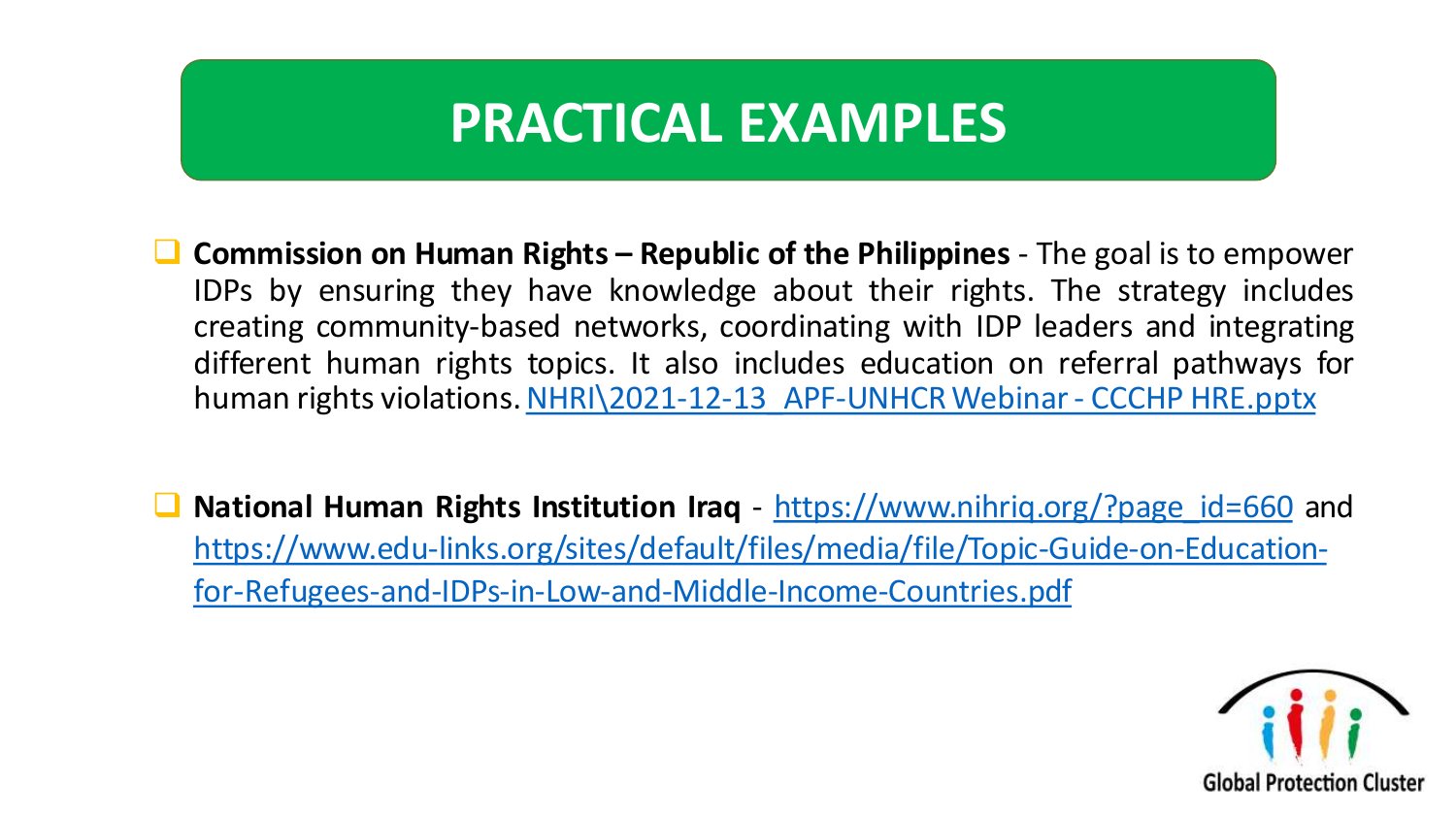## **WHY IS HRE KEY FOR THE PROTECTION CLUSTERS?**



To share key messages about human rights with affected populations so that they can claim their rights.



To include the affected population in processes of engagement with the human rights mechanisms.



To enhance accountability to ultimately ensure human rights protection of affected population.

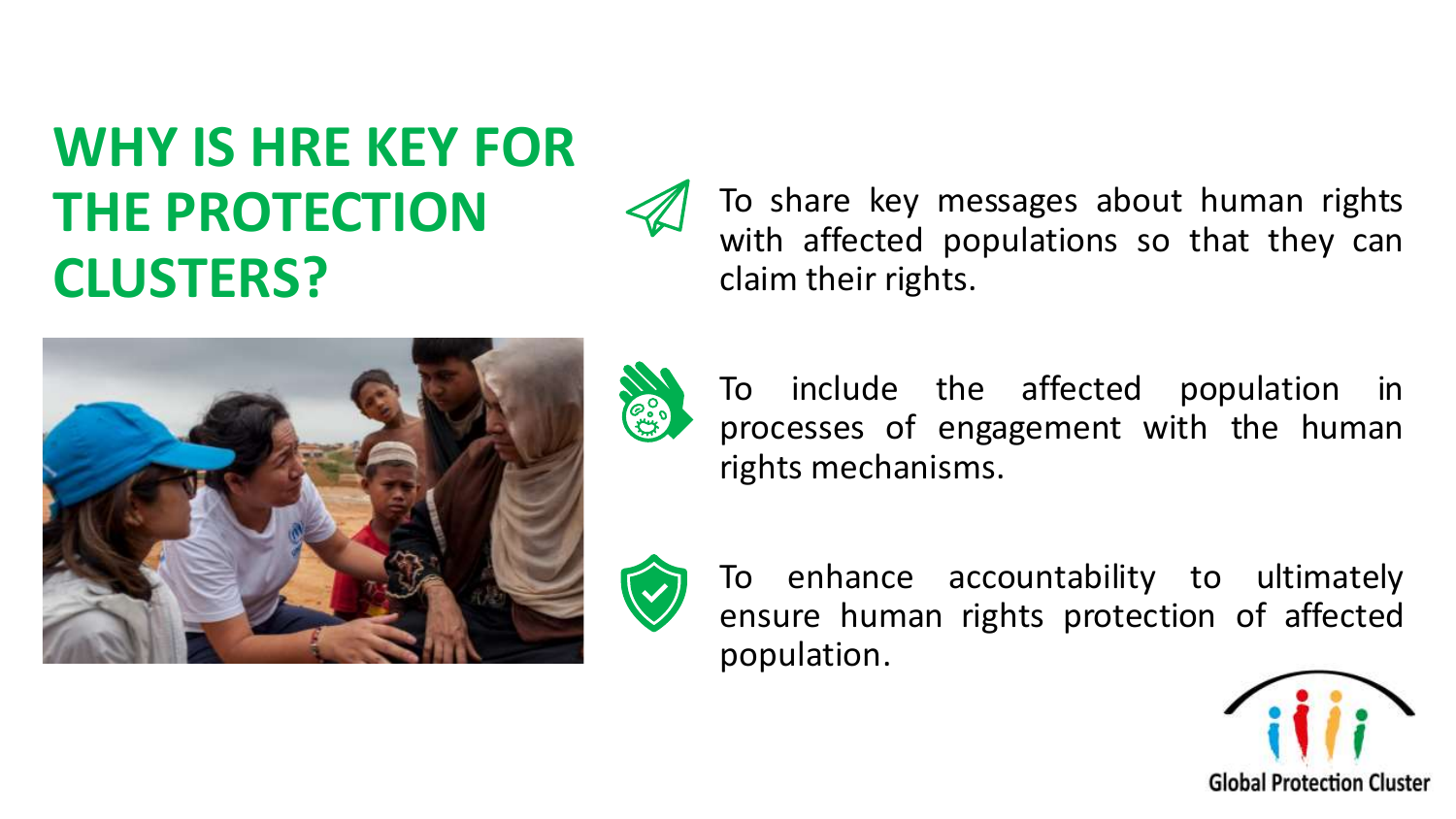

## **HOW CAN THE PC ENGAGE ON HRE?**

- $\triangleright$  Needs analysis and developing a HRE strategy which is context specific.
- $\triangleright$  Sensitization and raising awareness activities with the communities.
- ➢ Engage with different stakeholders including with National Human Rights Institutions (NHRIs) and civil society.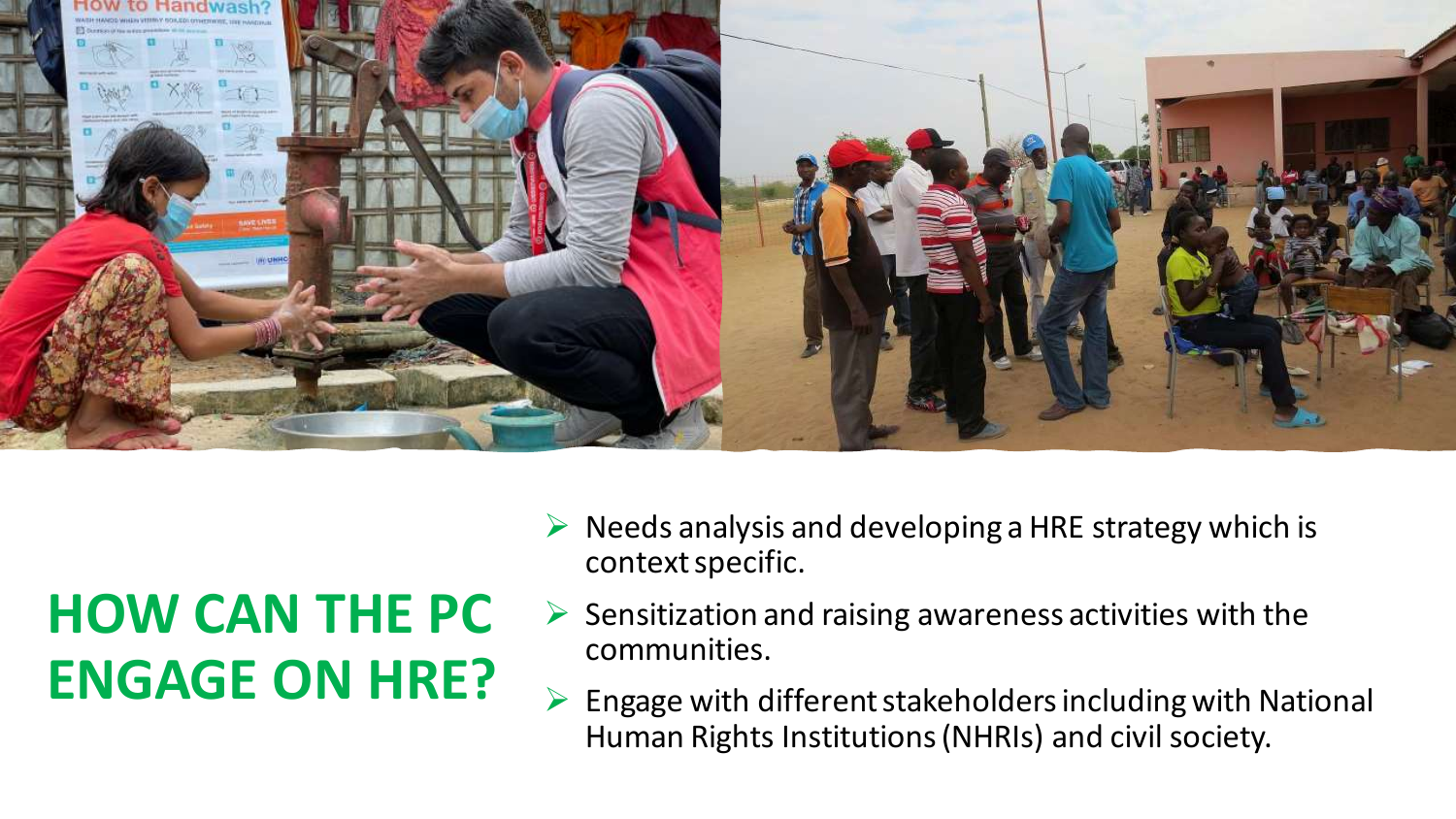#### **EXERCISES**

In this section, some possible exercises are provided taken from different resources.\*

- Council of Europe Compass 'Manual For Human Rights Education with Young People section '3 things' Pg. 78 – 80: [https://rm.coe.int/compass-eng-rev-2020-web/1680a08e40.](https://rm.coe.int/compass-eng-rev-2020-web/1680a08e40)
- Session on 'Engaging with affected population' practical example that can be applied with a group of IDPs. Session 4 Engaging with affected [populations\\_.pptx](Session 4_ Engaging with affected populations_.pptx)

\*Exercises can be adapted replacing refugees with IDPs.

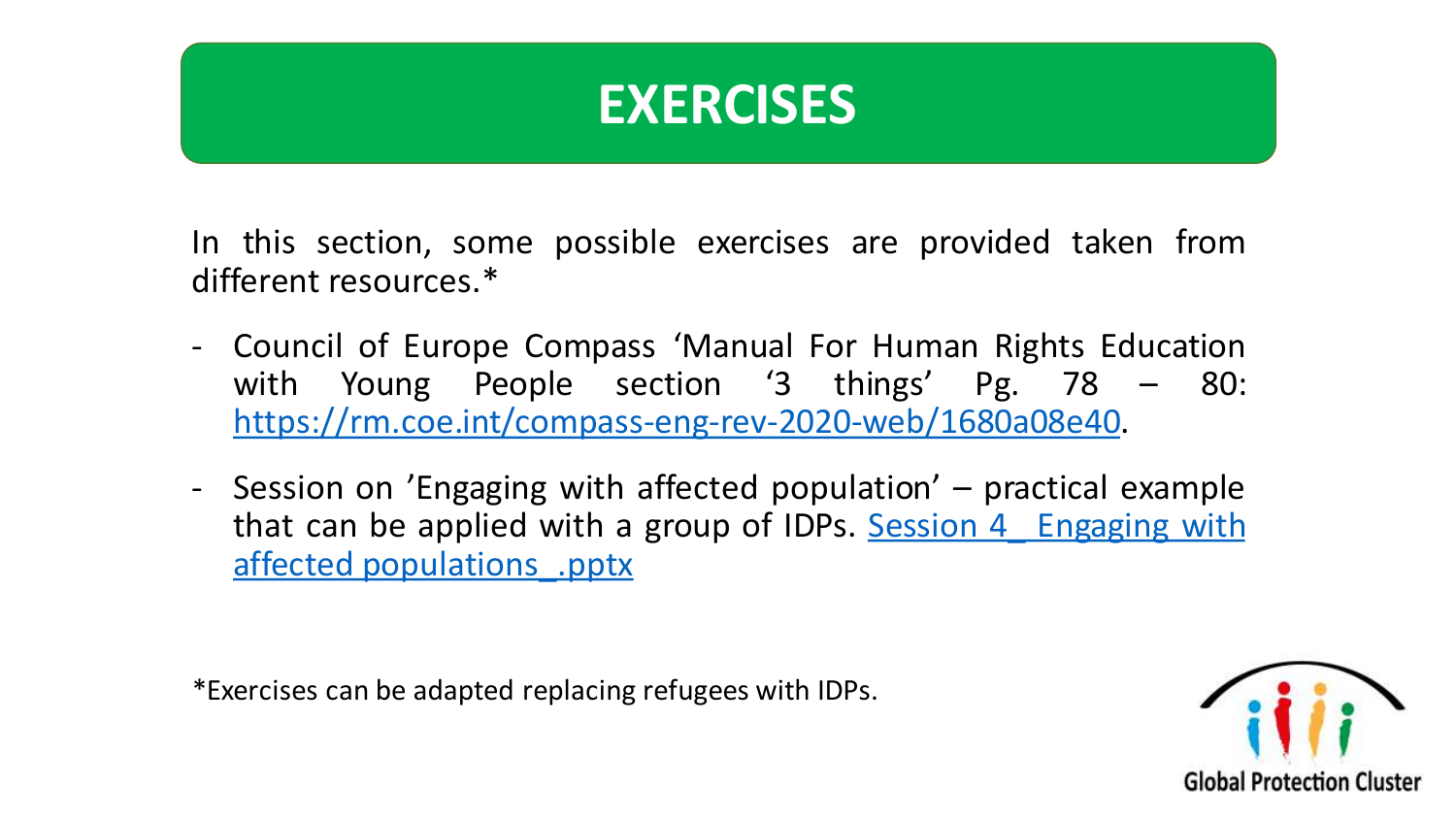

#### **RELEVANT RESOURCES ON HUMAN RIGHTS EDUCATION**

- ➢ Abu Moghli, M. (2020). Re-conceptualising human rights education: from the global to the occupied. International Journal of Human Rights Education, 4(1) [https://repository.usfca.edu/ijhre/vol4/iss1/5.](https://repository.usfca.edu/ijhre/vol4/iss1/5)
- ➢ Adolescent well-being in Jordan: exploring gendered [capabilities,](about:blank) context and change strategies. A synthesis report on GAGE Jordan baseline findings.
- $\triangleright$  Bajaj M. 'Human Rights Education: Theory, Research, Praxis' PENN,
- ➢ Asia-Pacific Forum of National Human Rights Institution, Human Rights Education [https://www.asiapacificforum.net/resources/human-rights](about:blank)education-manual/
- ➢ Bajaj, M., Canlas, M., & Argenal, A. (2017). Between rights and realities: Human rights education for immigrant and refugee youth in an urban public high school. Anthropology&EducationQuarterly, 48(2), 124–140. [https://doi.org/10.1111/aeq.12189](about:blank)
- ➢ Council of Europe Compass– [https://rm.coe.int/compass-eng-rev-2020-web/1680a08e40](about:blank).
- ➢ Empowering adolescents through an integrated programming approach: exploring the effects of UNICEF's Makani programme on Dom adolescents' well-being in Jordan: [https://www.gage.odi.org/wp-content/uploads/2021/03/Empowering-adolescents-through-an-integrated](about:blank)programming-approach.pdf
- ➢ 'Human Rights Education in humanitarian settings: opportunities and challenges [http://doi.org/10.7577/hrer.3986](about:blank)'
- ➢ Human rights and refugee protection : self-study module 5. Vol. 2 Geneva: UNHCR, 2006 HRE/HRP/5R/[9https://searchlibrary.ohchr.org/record/25122/files/25122.pdf](about:blank)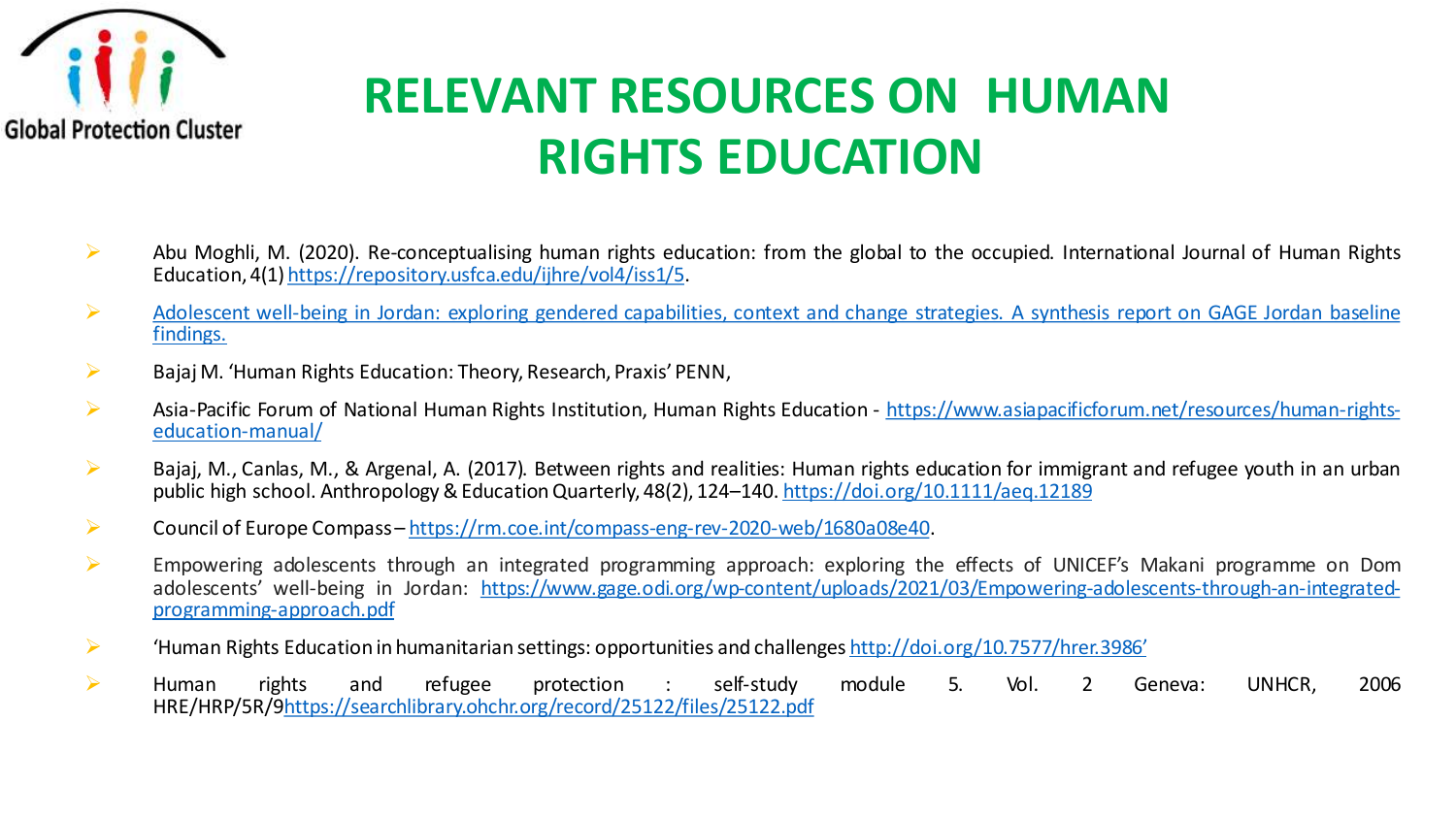

#### **RELEVANT RESOURCES ON HUMAN RIGHTS EDUCATION**

- ➢ Human Security Network. (2003). Graz Declaration on Principles of Human Rights Education and Human Security. [https://www.humanrights.ch/cms/upload/pdf/030513\\_graz\\_declaration.pdf.](https://www.humanrights.ch/cms/upload/pdf/030513_graz_declaration.pdf)
- ➢ Inter-agency network for education in emergencies: [https://inee.org/eie-glossary/human-rights-education.](about:blank)
- ➢ Osler, A. & Yahya, C. (2013). Challenges and complexity in human rights education. Education Inquiry, 4(1), 189– 210. [https://doi.org/10.3402/edui.v4i1.22068](about:blank)
- ➢ Reimers, F., & Chung, C. (2010). Education for human rights in times of peace and conflict. Development, 53(4), 504–510. [https://doi.org/10.1057/dev.2010.82](about:blank)
- ➢ UNDHRET (2011 United Nations Declaration on Human Rights Education and Training [https://www.ohchr.org/EN/Issues/Education/Training/Compilation/Pages/UnitedNationsDeclarationonHumanRigh](about:blank) tsEducationandTraining(2011).aspx
- $\triangleright$  Webinar Human Rights Education in Humanitarian context GPC.
- ▶ World **Programme** For Human Rights Education [https://www.ohchr.org/EN/Issues/Education/Training/Pages/Programme.aspx](about:blank)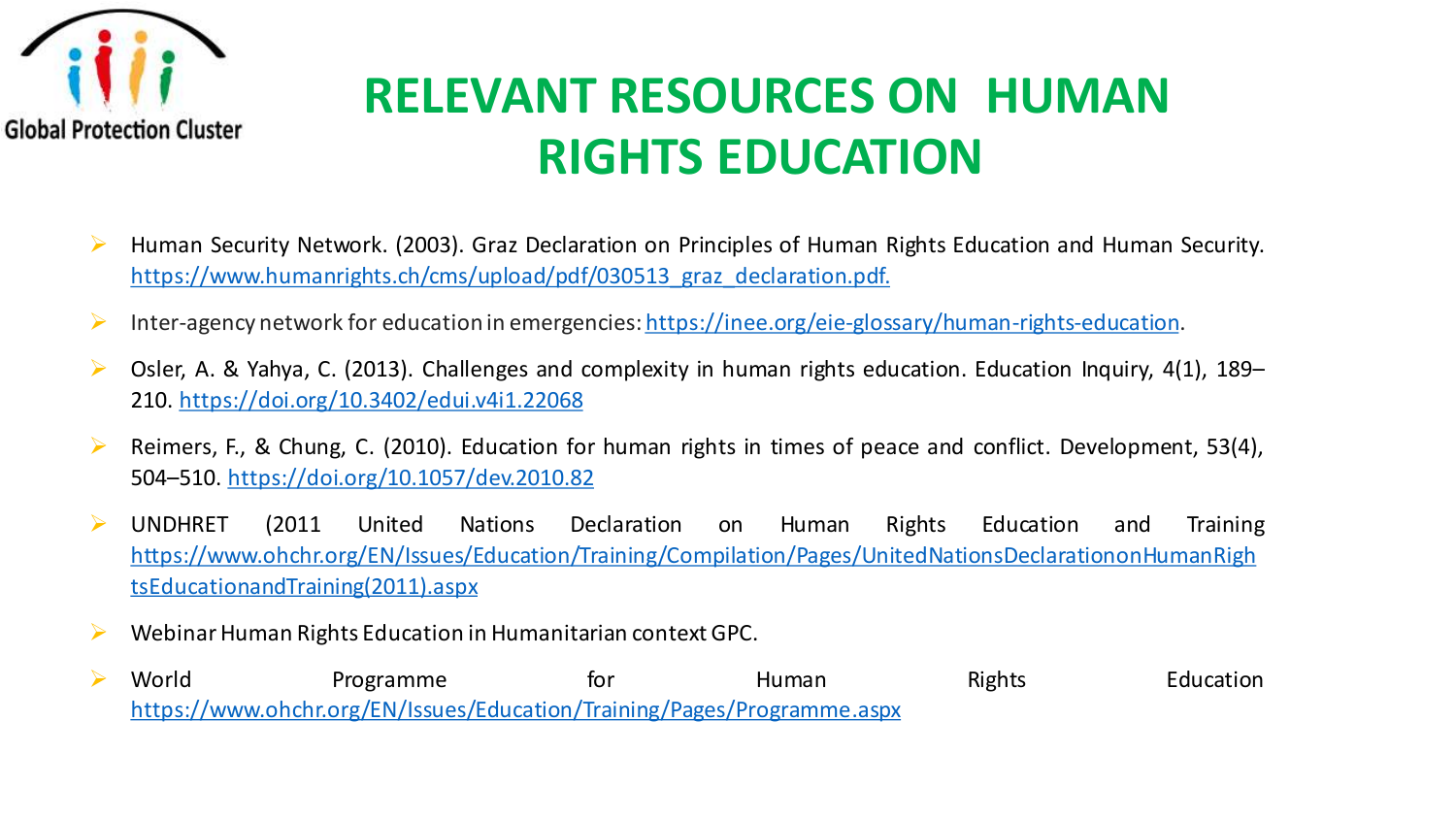

### **RELEVANT RESOURCES ON HUMAN RIGHTS EDUCATION**

- ➢ Tibbitts, F. (2017). Evolution of human rights educationmodels. In M. Bajaj (Eds.),
	- $\triangleright$  Human rights education: Theory, research, praxis, (pp.69–95). Philadelphia:
		- ➢ University of Pennsylvania Press.
- ➢ Training module 4: Human Rights in Practice: Engaging with affected population.Guidance for Field Protections Clusters on Engagement with National Human Rights Institutions, June 2021.
- ➢ Video message from Aya Abdullah: https://intranet.unhcr.org/content/dam/unhcr/intranet/protection-operations/humanrights/videos/Aya%20Abdullah%20-%20Transforming%20Lives%20Exhibition%20Video.mp4
- ➢ Human Rights Education and Training centre https://hrea.org/home/about-us/
- ➢ OHCHR website andHRE training resources [https://www.ohchr.org/EN/Issues/Education/Training/Pages/UNDHREducationTraining.aspx.](about:blank)
- United Nations. (1948). Universal Declaration of Human Rights. (A/RES/217(III).
	- ➢ [https://www.un.org/en/universal-declaration-human-rights/](about:blank)
- ➢ United Nations. (1966). International Covenant on Economic, Social and Cultural Rights. [https://www.ohchr.org/en/professionalinterest/pages/cescr.aspx.](about:blank)
- UNRWA and Human Rights Education [https://www.unrwa.org/what-we-do/human-rights-education.](about:blank)
- ➢ Women's Commission for Refugee Women and Children 'Right to education during displacement: a resource for organizations working with refugees and internally displaced persons New York: the Commission, 2006 HRE/CHILD/5/3.
- ➢ Education for peace conflict resolution and human rights : papers from a UNHCR Design Workshop 3-7 February 1997 Geneva: UNHCR, 1997 HRE/HRP/7aS/6 [https://searchlibrary.ohchr.org/record/5828/files/5828.pdf.](about:blank)